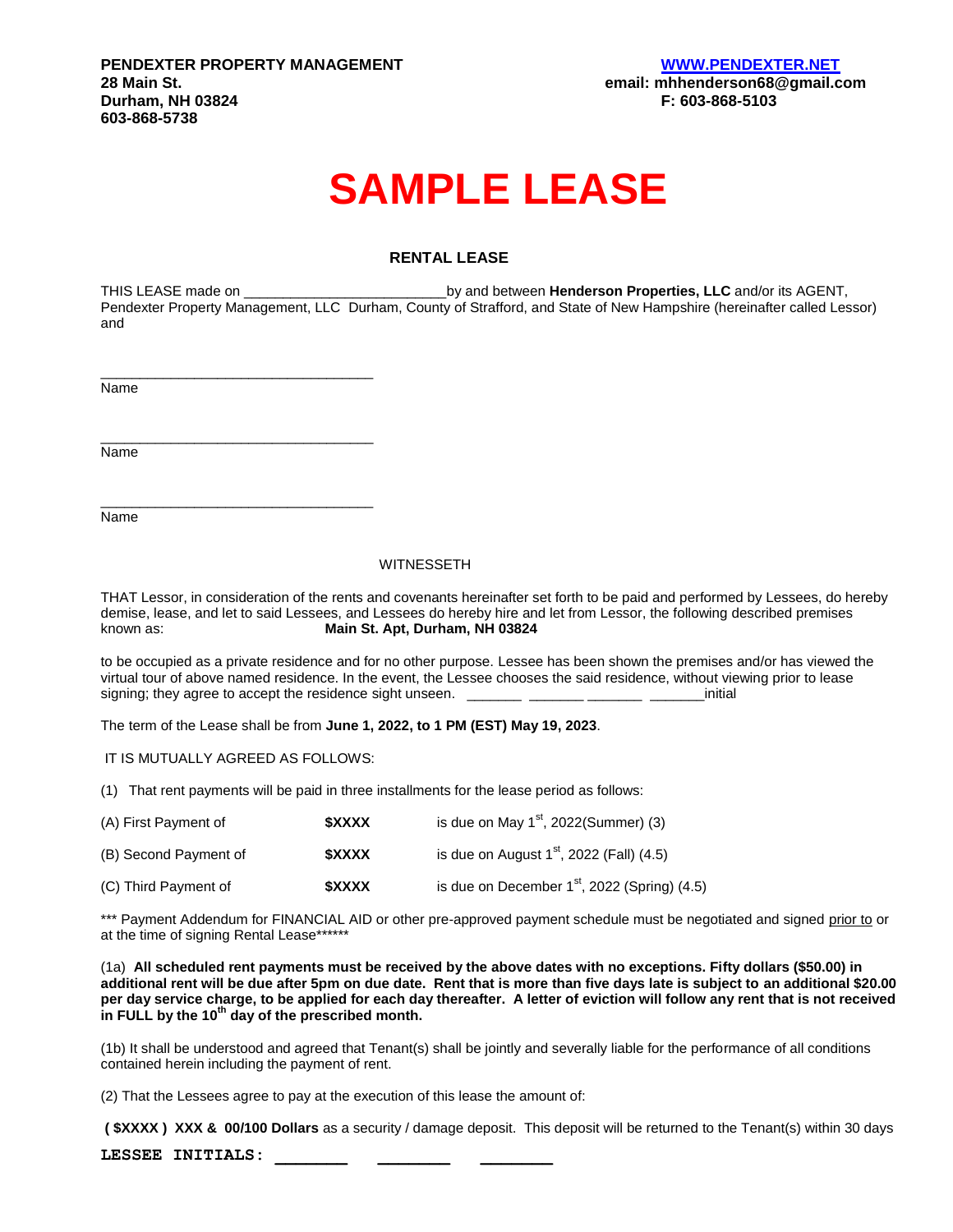Page 2 of 5 of termination, providing after an inspection of the conditions of the premises, all is in satisfactory order and repair as determined by the Lessor. A maintenance fee will be charged at a rate of no less than \$45/hr. for necessary repairs, cleaning, or painting. Fuel oil surcharges may also be deducted (see clause 32). Application deposit as "Earnest Money" will be transferred to this lease, as a Security Deposit, upon commencement of lease term. Security Deposits are deposited at People's United Bank, Durham, NH, in the Pendexter Property Management Escrow account.

(3) The Lessees further covenant and agree as follows:

 (a) To comply with any regulations now or hereafter to be made and posted on said premises relating to the use of said building for the general convenience and comfort of the tenants;

 (b) To keep said premises in as good condition as they now are or may be put by Lessor (ordinary wear resulting from careful usage, and damage by the elements without fault on part of the Lessees alone excepted) and to maintain and clean condition of said premises, and appliances, it being agreed that the premises, appliances, plumbing, and glass are now in good repair; (Within 5 calendar days after moving in, Lessees will deliver written notice of any discrepancies to Lessor --otherwise assumed to be in good repair) The Lessor is not required to make any alterations to the apartment and all upgrades (i.e. painting) is at the Lessors' sole discretion. Lessor will keep in good repair the plumbing, heating, and electrical systems. Lessor may, at Lessee's cost, make all repairs and replacements whenever the needs results from Lessee's negligence, recklessness, illegal activities, and/or violations of the provisions of this Lease. Lessor's costs in making these repairs shall be payable by Lessee as additional rent under the Lease;

 (c) To drive no nails or screws or their equivalent unreasonably into, nor otherwise to mar, deface, or alter the walls, ceilings, woodwork, or floors of said premises, or any other part of the leased premises. No painting to be done without written permission of the Lessor;

 (d) To permit no offensive noises or odors nor other nuisance whatever on said premises to the disturbance of other tenants or neighbors. Residents at all times during the lease term shall conduct themselves, and require other persons on the premises with Lessee's consent (all guests), as well as family, and affiliates to conduct themselves, in a manner that does not unreasonably disturb his neighbors or constitute a breach of peace. It is understood that Lessees or guests will not be allowed to smoke in the apartment or common areas at any time. Lessor reserves the right to charge for reimbursement of services incurred as the result of lease violations / infractions and for any police intervention;

 (e) To comply in all respects with any policy of insurance now on or covering said premises, or contents, or which may hereafter be put on the same, nor permit anything to be done at or within said leased premises which shall increase the current rate of insurance thereon or on property kept therein;

(4) Only those Lessees named in this lease are to occupy the residence. To not sell or assign this lease or sublet the said premises, or any part thereof, without first obtaining the consent of the Lessor. Lessees are completely responsible for their own sublettors and all terms of this Rental Lease. Sublettors must read Rental Lease and abide by it. Additional occupants not named on lease will cause the Lessees to be subject to termination of lease and immediate eviction;

(5) To permit the occupancy of said premises by none other than the Lessee and occasional guests. Guests of Lessees may not spend more that 2 consecutive nights without written permission of the Lessor.

(6) That Lessor shall not be liable for any personal property damaged by failure to keep said premises in repair, and shall not be liable for any damage done or occasioned by or from plumbing, gas, water, steam, or other pipes, or sewerage, or the bursting, leaking, or running of any cistern, tank wash stand, water closet, or waste pipe, in, above, on, or about said building or premises, nor for damage occasioned by water, snow, or ice being on or coming through the roof, skylight, trap door, or otherwise, nor for any damage arising from acts or negligence of co-tenants or other occupants of the same building, or of any owners or occupants of adjacent or contiguous property. That the tenants are liable for any damage to the said premises and/or their own property caused by their own or their guests intentional acts or negligence. Tenants are advised to obtain their own Renter's Insurance to insure protection of their property;

(7) To make no structural alterations in said apartment, and that Lessees shall be responsible for damages of any nature done to any part of the premises or the building of which they are a part, caused directly or indirectly by Lessees, their invitees, agents, or contractors;

(8) To protect and save Lessor harmless from all claims, demands, actions, illegal action and causes of action by or for any person, arising from or connected with the acts, illegal acts, possession of illegal contraband or omissions of Lessees, members of their household, other occupants of the leased premises, their invitees, agents, or contractors. Illegal activity and/or possession of illegal substances or contraband are grounds for eviction;

(9) To prevent any air conditioning unit or other appliance or apparatus from projecting from any window on said premises beyond the face of the building, and to refrain from using any portable heating unit. All candles must be in a fireproof container. No halogen lights. No light bulbs over 60 watts;

(10) To refrain from cluttering, obstructing, or defacing the halls, passageways, or vestibules of said building. This to include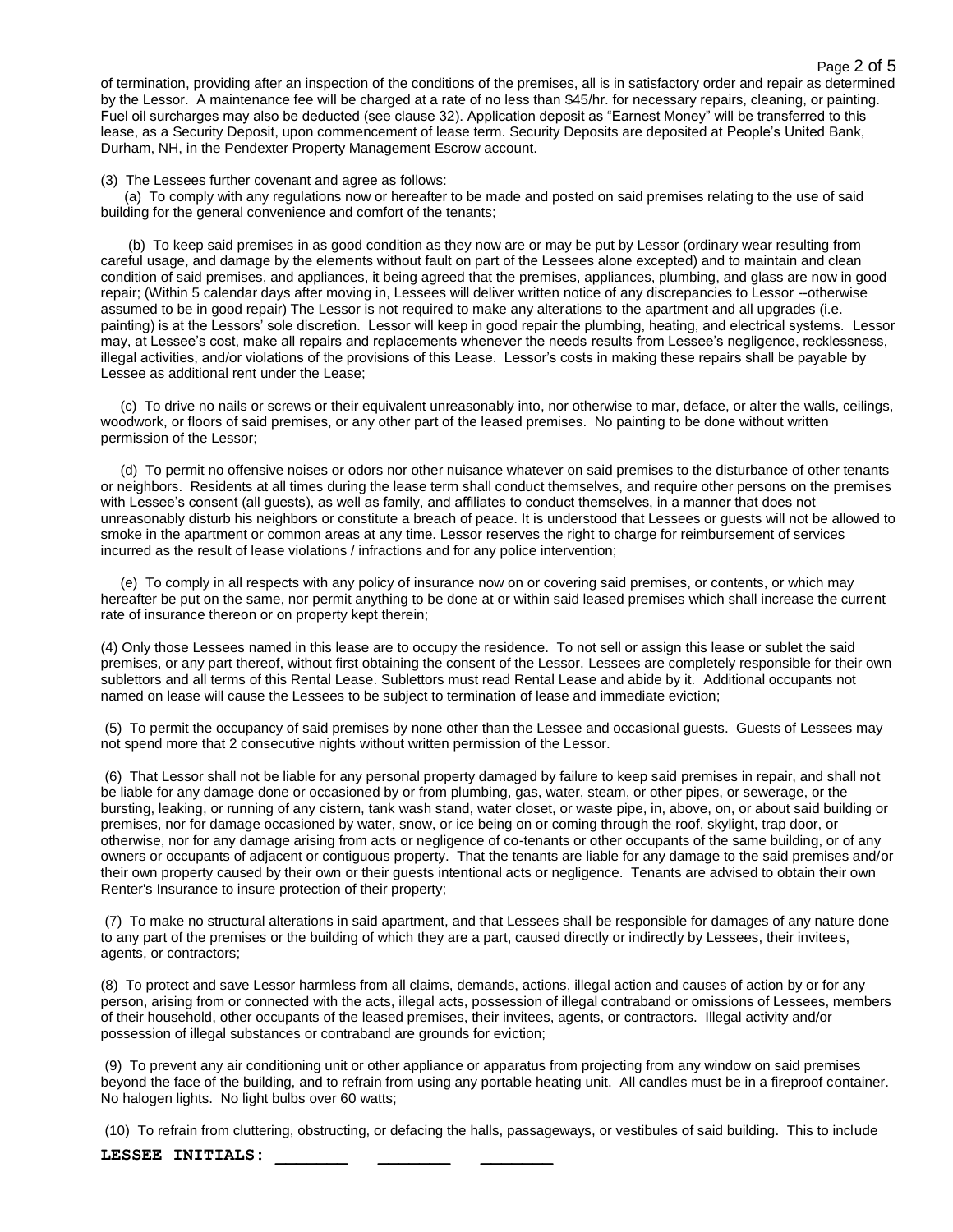Page 3 of 5 the grounds about said building. Removal and disposal of trash and recycling is the responsibility of the Lessee. The fine for improperly disposed of trash will be no less than \$50.00 per incident;

*(11)* NO parking is included unless a permit has been purchased separate from this agreement. Parking without a permit will result in your vehicle being towed at your own expense*.*

(12) To not waste or permit or suffer the waste of water and/or heat supplied to said premises.;

(13) To furnish and be solely responsible for expenses for electricity, and telephone, and to insure that heat is kept no lower that 45 degrees so water and sewer pipes will not freeze. Lessor shall provide Water, Sewer, Heat (see clause 32), and Hot Water. During the period from November 1<sup>st</sup> to April 1<sup>st</sup> all windows and exterior doors must be closed to enhance insulation and safety of plumbing. Failure to abide by this condition will cause the Tenant(s) to be assessed a service charge of \$20 a day for each breach of this condition.

 (14) To keep and maintain in good, clean order, all utilities and appliances furnished by Lessor. Fire and Safety Apparatus, Smoke Alarms and Sump Pumps: Tampering or disconnecting smoke alarms and/or fire and safety apparatus is a felony in the State of New Hampshire. Tenants shall immediately notify landlord of non-working smoke alarms. Lessee shall only use the fire safety equipment in the event of a fire or other emergency on or upon the premises/building. Lessee shall be evicted from the premises and be responsible for any fines assessed as a result of Lessee's intentional triggering of fire and safety apparatus, including discharge of the fire extinguisher in the absence of a fire or other emergency. A charge of \$100.00 additional rent is assessed to the house for occupant(s) tampering with smoke alarms. Tampering includes the removal of batteries. Additional rent in the amount of \$100.00 will result due to the intentional discharge of the fire extinguisher in the absence of a fire. In the event of a false alarm called in by an unknown person, any resultant fines will be assessed to the unit where the false alarm originated. Lessor installs new batteries in smoke alarms at lease commencement. Lessee is responsible for replacing the smoke alarm batteries if needed during the lease term. Unplugging Lessor's sump pump is prohibited. Damages that occur as a result of an unplugged sump pump will be the responsibility of the Lessee. LESSEE(S) are responsible or water damage to bathroom floor and ceiling below, due to negligence, i.e. standing water of any kind, improper use of shower curtain, over-flow of toilet, improper installation of air conditioner, etc. To include, mold that is allowed to collect on walls, ceiling, shower/tub surfaces of bathroom. Mold must be cleaned by LESSEE/S with an anti-bacterial cleaner upon appearance. Lessee/s to keep all drains, plumbing and toilets clear / unblocked. Plunging is the responsibility of the Lessee/s;

 (15) To peaceably deliver at the end of the term herein provided to Lessor, their heirs, successors, or assigns, the leased premises and all erections and additions made to or upon the same, and all keys thereto without demand or notice. Occupancy after 1:01 PM at the end of the term herein will be at the cost of \$200.00 per tenant for 24 hours of occupancy.

(16) Lawn care done by Lessors.

(17) Provided also, and this lease is upon the condition that if Lessees shall neglect or fail to perform or observe any of the covenants contained herein and on the part of said Lessees to be performed and observed, or if a petition under any bankruptcy law of the United States is filed by or against the Lessee, or if any assignment of Lessee's property shall be made for the benefit of creditors then and in any of said events, Lessor may immediately or at anytime thereafter, and without demand or notice, enter into or upon the said premises and repossess the same as their former estate, and expel Lessees and those claiming through or under Lessees, and remove the effects of Lessee without being deemed guilty of any manner of trespass and without prejudice to any other remedies of Lessor, and upon entry as aforesaid, this lease shall determine; provided, however, that the covenant, agreement, and obligation of Lessee to pay rent hereinabove provided shall remain in full force and effect diminished only by and to the extent of the rent received by Lessor for the demised premises during the remainder of the term of the lease as aforesaid.

(18) If the premises are destroyed by fire or other unavoidable causes, or are so damaged thereby as to render them unfit for occupancy, this lease may be terminated at the option of either party. If the premises are not so damaged thereby as to render them unfit for occupancy, a reasonable portion of the rent herein provided shall be abated until such premises are repaired. If all or part of the building in which said premises are located are taken for any purpose by government action, this lease may be terminated by Lessor, and Lessees assigns to Lessor all claims for damages or compensation as a result of such taking.

(19) No waiver of any covenant or agreement herein contained shall be or shall be deemed to be a waiver of that or any other covenant or agreement upon any other occasion. Time shall be of the essence of this lease. The provisions of this lease shall bind and inure to the benefit of the parties, their heirs, executors, administrators, successors, and assigns.

(20) If Lessor is compelled to incur any expenses, including reasonable attorney's fees, in instituting, prosecuting, and/or defending any action or proceeding instituted by reason of any default of Lessees hereunder, including collection fees, the sum or sums so paid by Lessor with all interest, costs, and damages, shall be deemed to be additional rent hereunder, and shall be due from the Lessees to the Lessor. Lessor reserves the right to report and disclose information to credit bureaus and credit agencies.

(21) It is agreed that there are 5 pages to this lease. Addendums may apply. It is agreed the "Application for Rental" is true and complete, falsification may be cause for eviction.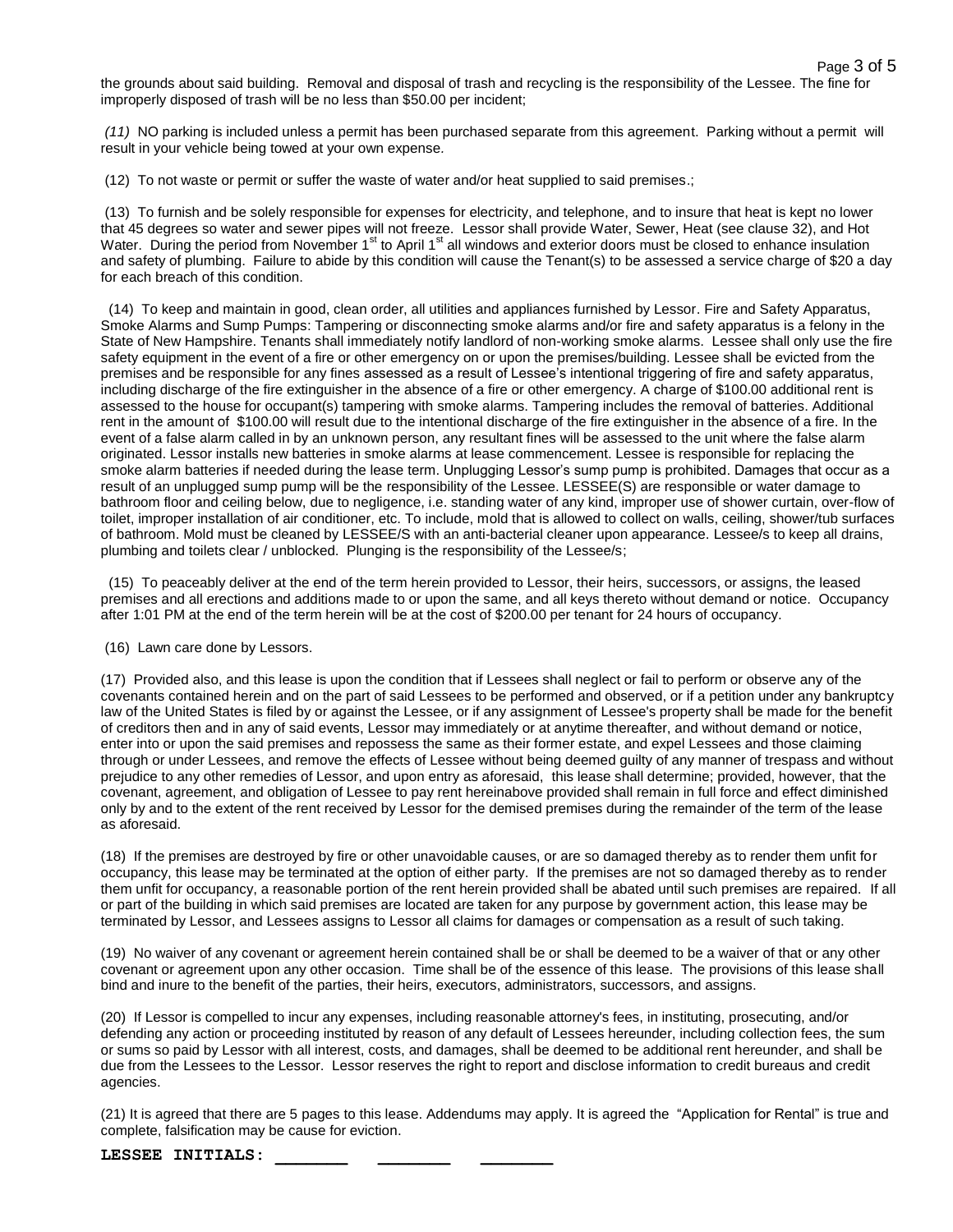(22) It is agreed that Lessees' "Application For Rental" is made a part of this lease. Lessees to abide by all notifications, written or posted, made to Lessees by Lessor or management.

(23) It is understood by Lessees that no "Keg Parties", "Drinking Board Games", any form of drinking games, or other large, or noisy gatherings are allowed on premises/property at any time. The apartment has a social occupancy limit of 6 persons, to include Lessees. Lessor reserves the right to charge Lessees for costs incurred as a result of lease violations / infractions by the Lessees. An administration charge of \$35.00 per hour will be accessed for all and any office time /administrative services resulting from incidents to include but not limited to any large gatherings, loud noise, or police activity of any kind. All legal fees incurred by the Lessor relating to said incidents shall be reimbursed by the Lessee. All interest, costs, and damages, shall be deemed to be additional rent hereunder, and shall be due from the Lessees to the Lessor. Payment of related charges does not preclude Lessee from eviction.

(24) It is agreed that Lessor or authorized agent is allowed to enter at all reasonable times upon the premises for emergency fire inspections, emergency repairs, compliance with authorizes (Law Enforcement, Fire Personnel etc.), or for well-being checks, when warranted. Lessee will be notified in advance by email of all other need for entry; i.e. inspections, repairs and showing of premises to potential tenants for the next lease period. Lessee must provide Lessor with a valid contact email address and phone number

(25) Lessee responsible to keep a clean apartment, at all times, and to follow instructions on page 5 of lease, for cleaning and move-out procedures. Lessee will be responsible for having all apartment carpet (if any) professionally cleaned at the end of their lease at Lessee's expense (receipt required).

(26) Lessee will be provided a pass code and key card, or keys, to their apartment at the beginning of their lease and will be responsible for returning all key cards /buttons to the Lessor at the end of the lease

(27) It is agreed that NO pets are allowed at anytime. This prohibition of pets includes, but is not limited to; pets of guests, strays, or temporary pet sitting. If any pet is found on the premises it must be removed immediately and there will be a charge of \$250.00 as additional rent, each time a pet is found in the building.

(28) Lessor is authorized to contact and provide Lessee/s parent / guardian with any information Lessor deems necessary. Lessee authorizes Lessor to disclose name, address and phone number to public officials, utility companies, contractors / professionals that provide services, and to financial institutions.

(29) Use of fireplaces, woodstoves, or chimneys is forbidden. No grills, barbeques, cookers, fire pits, fireworks or bonfires allowed on the premises / grounds of property.

(30) Any fines or legal actions brought against the Landlord / Lessor and this property by the Town of Durham or any other legal authority as a result of the actions or conduct of the Lessee and /or guests of Lessees, to include but not limited to; fines imposed on Lessor relating to the Disorderly House Ordinance, will be charged as additional rent to the Lessee. All legal expenses related to these actions will be paid for by the Lessee.

(31) The elevator is for your convenience and will only operate using pass key / button . Do not jump inside the elevator, and when using elevator to move items, do not bang wall / doors. Do not jam doors open or closed. Any damages or costs to repair the elevator will be charged to the appropriate tenant(s) as determined by key FOB access codes and security cameras located outside the entrance to the elevator.

IN WITNESS WHEREOF, the parties have hereunto set their hands and seals the day and year first above written.

| LESSEE #1 | Date | LANDLORD /OR ITS REPRESENTATIVE | Date |
|-----------|------|---------------------------------|------|
| LESSEE #2 | Date |                                 |      |
| LESSEE #3 | Date |                                 |      |
|           |      |                                 |      |

**LESSEE INITIALS: \_\_\_\_\_\_\_ \_\_\_\_\_\_\_ \_\_\_\_\_\_\_**